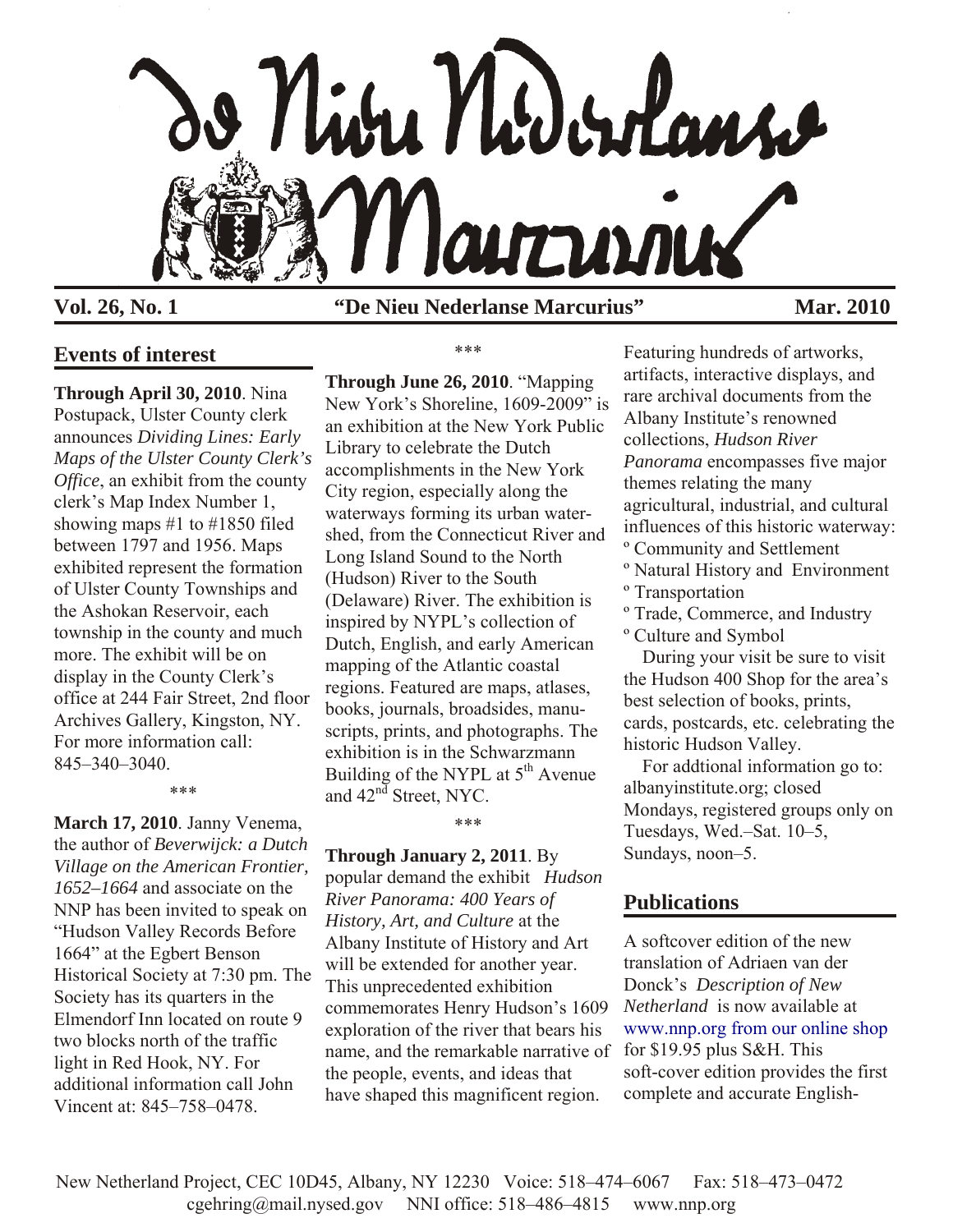# **De Nieu Nederlanse Marcurius 2**

language translation of an essential first-hand account of the lives and world of Dutch colonists and northeastern Native communities in the seventeenth century. Adriaen van der Donck, a graduate of Leiden University in the 1640s, became the law enforcement officer for the Dutch patroonship of Rensselaerswijck, located along the upper Hudson River. His position enabled him to interact extensively with Dutch colonists and the local Algonquians and Iroquoians. An astute observer, detailed recorder, and accessible writer, Van der Donck was ideally situated to write about his experiences and the natural and cultural worlds around him.

In 2008 a book entitled *Class Matters: Early North America and the Atlantic World*, edited by Simon Middleton and Billy G. Smith, was published by the University of Pennsylvania Press. Anyone who monitors closely the activities of the NY. For more information go to: New Netherland Institute may recall that Simon Middleton, Lecturer in American History at the University of Sheffield, won the Hendricks Manuscript Prize in 2004. He is also the author of *From Privileges to Rights: Work and Politics in Colonial New York City*, published in 2006*.*

\*\*\*

*Class Matters* considers the dynamics of class relations in the Atlantic world through the  $17<sup>th</sup>$  and  $18<sup>th</sup>$  centuries, from North American Indian communities to the tobacco lords of Glasgow. It also examines the cultural development of a new and aspiring

middle class and its relationship to changing economic conditions. The final section looks at the poor and vulnerable, showing how elite Americans exercised their political and social power to structure the lives and deaths of the weaker members of their communities. Engaging the difficulties and range of meanings of class, the essays seek to energize the study of social relations in the Atlantic World. The book is available from Amazon.com for \$49.95.

The Fall 2009 issue of *New York History* contains an article by Joyce Goodfriend entitled "Foreigners in a Dutch Colonial City."

\*\*\*

#### **News**

The New Netherland Museum, owner of the replica ship, *Halve Maen*, has a new office on the top floor of the Pearl Street Coliseum at 153 South Pearl Street in Albany, www. newnetherland.org.

### **Save the dates**

The Annual Meeting of the New Netherland Institute will be held on Saturday, May  $15<sup>th</sup>$  beginning with a luncheon at noon at the University Club on Washington Avenue in Albany. Following the luncheon, there will be a business meeting and talk by a New Netherland scholar. In addition to the President's report and reports from the Treasurer and NNP director, Jim Sefcik, Associate for Development and Special Projects will provide an update on

the 2009 Project initiatives and the New Netherland Research Center.

\*\*\*

The 33<sup>rd</sup> New Netherland (formerly called the Rensselaerswijck) Seminar will be held on Saturday, September 25, 2010 from 9:00 - 4:00 in the Huxley Theater at the New York State Museum. Speakers and theme are being discussed by NNP and NNI staff and will be announced shortly. The New Netherland Dinner will follow the Seminar with a cocktail hour beginning at 5:00 pm. The venue will be announced soon.

### **NNI News**

The Kenney Award was announced at the 2009 Annual Meeting. Professor C. Carl Pegels, Professor Emeritus of the University of Buffalo is this year's recipient. Unable to attend the annual meeting, he received the Award at the New Netherland Dinner on October 3, 2009. Nominations for the 2010 award are due April 1, 2010. Mr. Michael T. Brockbank, executor of Mrs. Kenney's estate has agreed to continue funding the Kenney Award. This grant now enables the Institute to award an annual prize of \$1,000 to an individual or group which has made a significant contribution to colonial Dutch studies and/or has encouraged understanding of the significance of the Dutch colonial experience in North America by research, teaching, writing, speaking, or in other ways. Reasonable travel expenses will be reimbursed.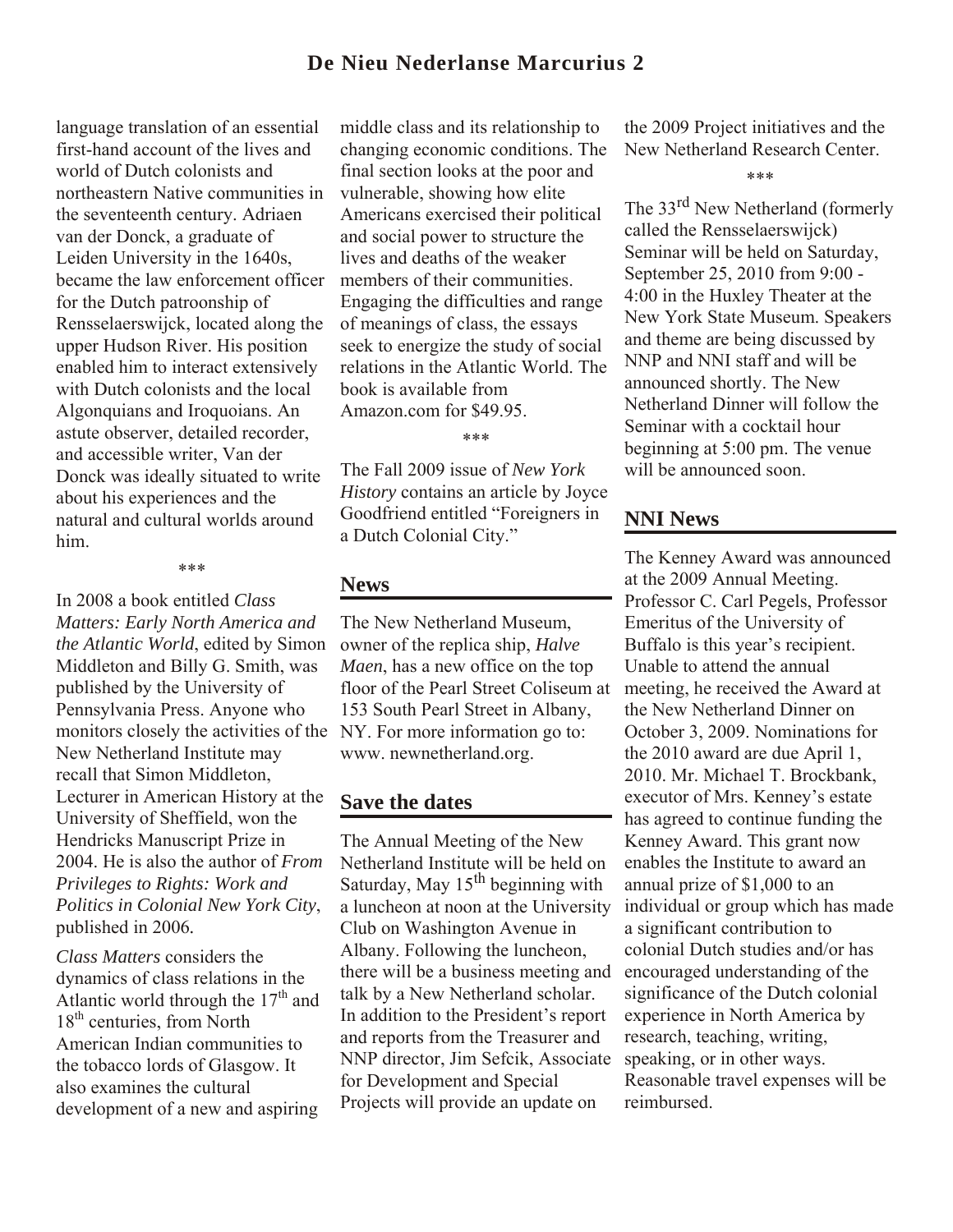\*\*\*

Hendricks Award Submissions for the 2010 award are due March 15, 2010. Two submissions have been received thus far. The 2009 Hendricks Award was presented to James Bradley for his book *Before Albany* at the Rensselaerswijck Seminar on Saturday, October 3. Dr. Hendricks requested that the award be increased to \$5,000 beginning with the 2009 award. As per his instructions, each winner will receive a [Tantillo print](http://www.lftantillo.com) with the person's name and year the award was given. The print chosen is a painting of Fort Orange Tantillo did as New York's gift to the Crown Prince.

\*\*\*

Genealogists and historians will find much in the new DVD set of the 32<sup>nd</sup> annual Rensselaerswijck Seminar. The Seminar organized by the New Netherland Project in conjunction with the New Netherland Institute, was a two-day event in honor of the 400<sup>th</sup> anniversary of Hudson's explorations held at the Cultural Education Center in Albany on October 2 and 3, 2009, and attracted an audience of over 180. Entitled "Kiliaen van Rensselaer's Colonie: The Beginning of European Settlement of the Upper Hudson," the Seminar featured presentations by scholars from the United States and the Netherlands. The set consists of two DVDs with the Seminar's program and handouts in hard copy and is also available through our online shop at www.nnp.org for  $$19.95 + S\&H$ .

### **Totidem Verbis**

In the March 2009 edition of the Marcurius (vol.25 no.1) we told you of the adventures of Olivier van Noort, the first Dutch explorer to circumnavigate the world. Among those accompanying Van Noort on this voyage of discovery and privateering was Pieter De Lint, originally captain of the *Eendracht* and subsequently as Van Noort's Vice-Admiraal aboard the *Hendrick Frederick*.

If Van Noort's feats have been little heralded among non-Dutch historians, those of De Lint must of necessity be even less known, and the evidence of his achievement remains scattered and fragmentary. Separated from the rest of the fleet in the Strait of Magellan, De Lint sailed north along the Pacific coast of South America then struck out across the ocean to arrive in the Spice Islands. De Lint's voyage and the major role he played in ensuring the financial success of the mission have, until recently, never been properly documented.

Fred Swart, a descendant of Pieter De Lint's brother, working from primary sources in both Dutch and Spanish, has reconstructed the route and events of De Lint's little known voyage and the negotiations that followed his arrival in the Moluccas. Mr. Swart's article "The Circumnavigation of the Globe by Pieter Esaiasz de Lint, 1598–1603" in the *Journal of the Hakluyt Society* (January 2007) allows De Lint's achievement to take its deserved place in history. This Totidem Verbis article by Peter A. Douglas is based on Mr. Swart's original and much longer article.

### **THE VOYAGE OF PIETER DE LINT, 1598–1603**

The decade 1590–1600 saw the worldwide expansion of the Dutch Republic, a country with the ships and captains to achieve this goal. The Dutch coveted Portugal's place in the East Indies and in their struggle with Spain saw the latter country's ships and ports as fair game for attack. Olivier Van Noort, a 40-year-old Rotterdam tavernkeeper and adventurer, was fired by the lure of fame, Spanish gold, and the riches of the Spice Islands to join the ranks of these freebooters. In 1598 he joined with three other merchants and many shareholders to form a company of traderadventurers. The States General granted authority for the undertaking and letters of marque were issued authorizing the

expedition to make war on Spanish and Portuguese vessels and possessions.

Four ships were fitted out; Van Noort's flagship was the 275-ton *Mauritius*, named for Prince Maurice. Also in the fleet was the 300-ton *Hendrick Frederick*, named for the Stadtholder's brother, and two 50-ton yachts, *Eendracht* (Concord) and *Hoop* (Hope). (That the *Hendrick Frederick* was the largest vessel, and hence carried most of the fleet's trade goods, would turn out to be a huge advantage for the expedition, as we shall see.) The investors elected Van Noort as Admiraal of the enterprise. On the *Hendrick Frederick* was Vice-Admiraal Jakob Claesz. van Ilpendam. When the fleet sailed from Goeree on September 13, 1598, Pieter Esiasz. De Lint, a 30-year-old from